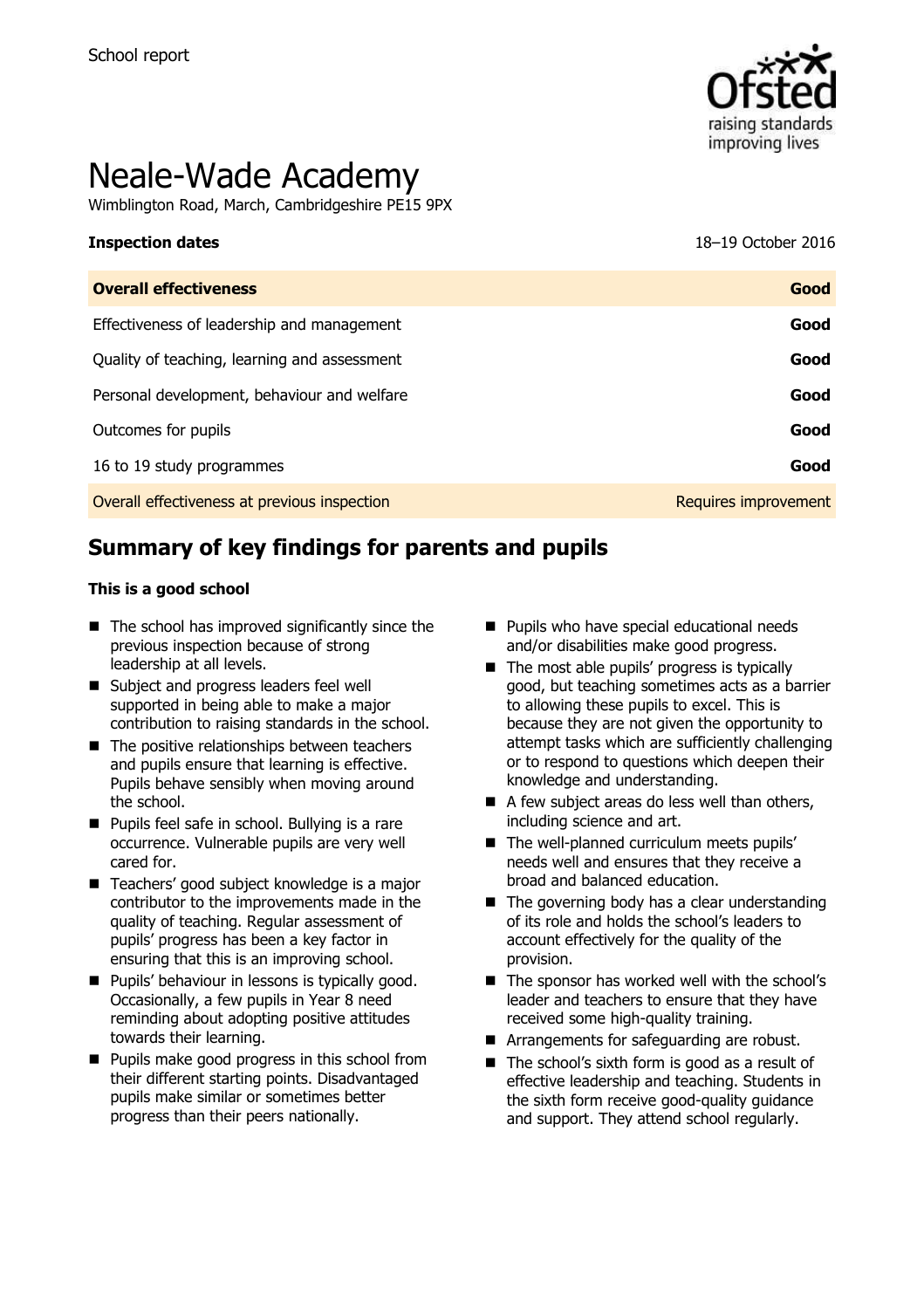

# **Full report**

### **What does the school need to do to improve further?**

- Improve teaching and pupils' outcomes to ensure that:
	- the most able pupils are given time to attempt the challenging tasks that already feature in teachers' planning
	- teachers use the information available on most-able pupils to target questioning more effectively so that these pupils deepen their knowledge and understanding
	- pupils make better progress in science and art.
- Eliminate the low-level disruptive behaviour that occurs in Year 8.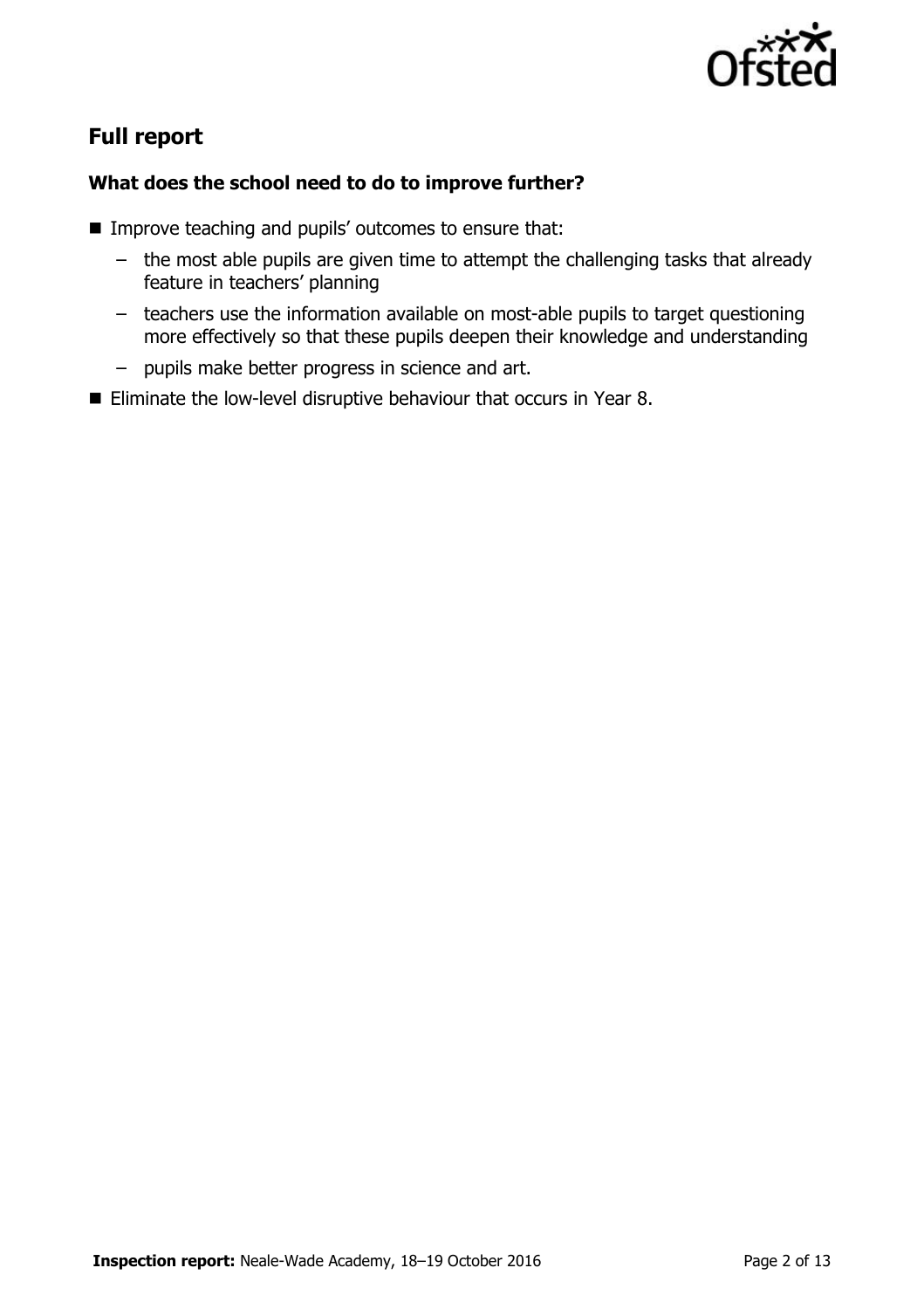

# **Inspection judgements**

#### **Effectiveness of leadership and management Good**

- The skills of the executive principal and the head of school complement each other well. Together with the other members of the senior leadership team, they have accurately identified the right things to do to address the school's previously identified weaknesses. Hence, pupils' outcomes, the quality of teaching, learning and assessment and pupils' personal development, behaviour and welfare are now good.
- The heads of subject areas and the school's progress leaders have also played a key role in helping to move the school from one that requires improvement to a school that is now clearly good. These colleagues meet regularly to discuss pupils' progress and regularly monitor, evaluate and review the quality of their own work.
- The school's self-evaluation summary document realistically evaluates the school's current performance and inspectors agreed with its findings. Senior leaders use this document well to identify strategies to improve the school. The self-evaluation summary informs the content of the school improvement plan. Planned actions are appropriate and subject leaders use this approach to evaluate the quality of the areas for which they have responsibility.
- Parents who responded to Ofsted's online questionnaire are supportive of what the school's leaders are aiming to achieve. The positive response to the staff questionnaire is also testament to the fact that the school's leaders have gained the respect of staff. Staff morale is high.
- Teaching is managed effectively. The school has identified a small number of lead practitioners who lead by example. These teachers provide helpful guidance and support to those who want to improve the quality of their teaching. They, along with senior and middle leaders, conduct regular observations of teaching. Weaker aspects observed are focused on quickly through timely training sessions.
- $\blacksquare$  The quality of teaching over time is evaluated through a wide range of monitoring activities. These include learning walks; discussions about the impact of teaching on pupils' outcomes; and scrutiny of pupils' books.
- Teachers who are new to the school, whether newly qualified teachers or more experienced, receive a good induction when they arrive. The school has faced challenges in recruiting teachers, but actively seeks to recruit from abroad, including from Canada and Ireland, and has been successful in doing so.
- The school's comprehensive curriculum ensures that a wide range of subjects is on offer to meet pupils' needs. School leaders have deliberately chosen to steer a large number of pupils towards the English Baccalaureate, knowing that this has implications on the numbers who learn modern foreign languages and humanities. The curriculum is evaluated annually to make sure that it continues to be relevant to the pupils who are coming through the school.
- The curriculum promotes pupils' spiritual, moral, social and cultural development well. Pupils have access to a wide range of clubs and activities which they enjoy. They have a very good understanding of fundamental British values. They know right from wrong, understand each other's differences well and demonstrate an in-depth understanding of democracy and the rule of the law.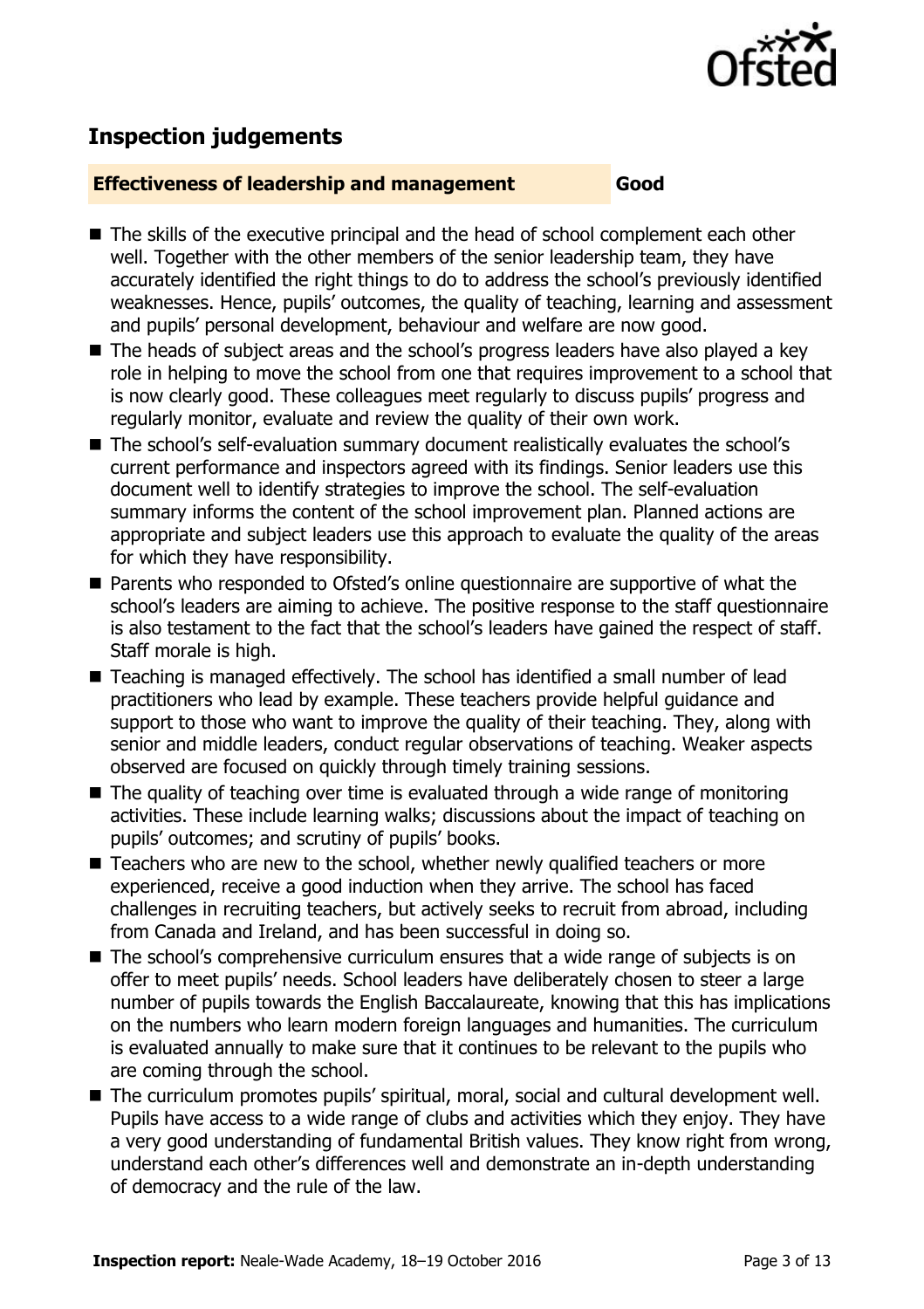

- Additional funding received by the school is used well to improve outcomes for pupils. The impact of the pupil premium funding to target disadvantaged pupils is evaluated annually to ensure that only the most effective support strategies are used. These pupils make better progress than in the past due to well-targeted group work. The Year 7 catch-up funding has helped to improve pupils' reading skills. Funding to support pupils who have special educational needs and/or disabilities is used well to ensure that this group of pupils makes good progress.
- The Active Learning Trust has been supportive of the school since its sponsorship began and demonstrates its belief in the school by delegating 96% of the budget directly to the local governing body. Regular contact takes place between the executive principal and the director of professional development through weekly meetings. The good practice that exists within the trust's other schools is shared regularly. The trust promotes high educational standards through its 'leading active learning' programme. This programme takes place over a 12-month period and, most importantly, aims to reflect school priorities and needs, as well as colleagues' own personal development and interests.

#### **Governance of the school**

- The governing body has a good understanding of the school's strengths and weaknesses. Following the previous inspection, it wisely created a standards subcommittee to monitor pupils' progress in the school. The vice-chair of the governing body, who also chairs this committee, identified its aim as 'seeking assurance rather than reassurance'.
- The governing body gathers pertinent information on the performance of different groups of pupils, including those who are disadvantaged and those who are looked after by the local authority. Case studies on individual pupils are used to assure the standards committee that these pupils are not falling behind.
- Rather than attach themselves to subject areas, the governors have chosen to scrutinise the impact of leaders' actions on improving all areas of the school's work. Governors take part in relevant monitoring activities as and when required. They have also commissioned two reviews of their effectiveness since the previous inspection and have acted swiftly on the findings.
- The governing body reviews all policies regularly to ensure that they are up to date, compliant with statutory requirements and accessible to all stakeholders through the school's website.
- Teachers' performance is managed well and governors ensure that performance targets relate directly to pupils' outcomes.

#### **Safeguarding**

- $\blacksquare$  The arrangements for safeguarding are effective.
- The school's single central record of recruitment checks of staff is fully compliant with current requirements. All staff have received up-to-date safeguarding training and have read the latest guidance entitled 'Keeping children safe in education', which came into force in September 2016.
- All staff have a good understanding of their role in keeping children safe. They demonstrate a sound understanding of how to recognise signs that a child might be a victim of domestic abuse or neglect. All staff have received 'Prevent' duty training, which aims to prevent young people from being drawn into terrorism. Inspectors'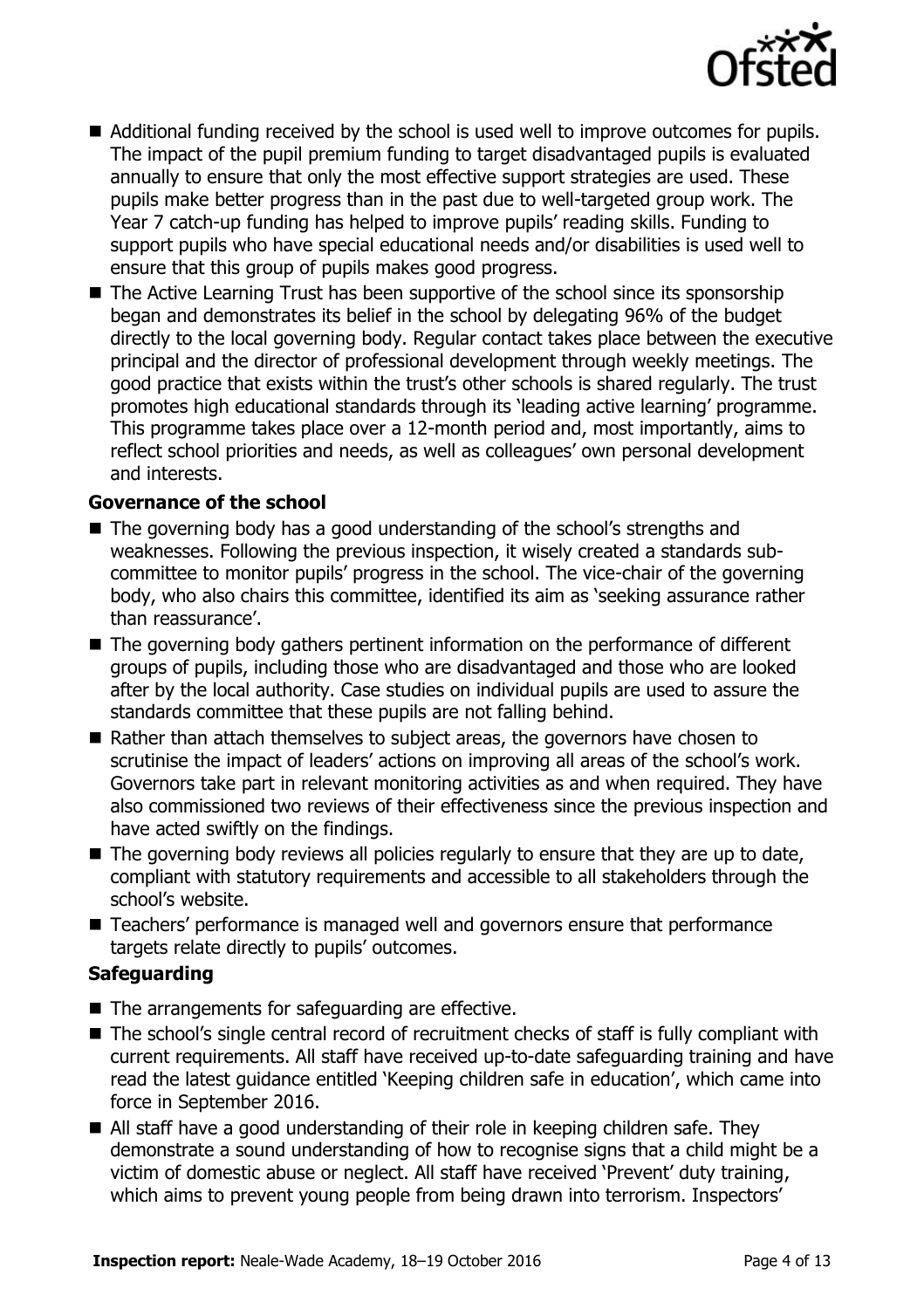

scrutiny of pupils' files, including those subject to child protection, indicate that recordkeeping is detailed and robust.

■ The school's leaders maintain good communication with parents, carers and other external agencies to ensure the safety of pupils in the school.

#### **Quality of teaching, learning and assessment Good**

- The quality of teaching in the school over time is good. Teachers have good subject knowledge and use this well to sustain pupils' interest in lessons. They build on pupils' previous knowledge and make clear the purpose of the topic being taught. This enables pupils to see the relevance of each lesson.
- Teachers have a good understanding of the needs of different groups of pupils in the school and they use this effectively when planning for the content of their lessons.
- School leaders have chosen to adopt a common structure to lesson planning, which they believe ensures greater consistency. Lessons typically feature different levels of challenge with the aim of ensuring that all pupils make good progress.
- Pupils are assessed at regular times during the year using GCSE-type questions starting in Year 7. In preparation for these assessments, pupils practise activities that develop specific skills relevant to the subject in question. Subject teachers look to see that pupils are employing these skills when attempting the examination-style questions. Where gaps in knowledge are identified following teachers' marking, these are filled in through supplementary work in lessons.
- Teachers adhere well to the school's assessment policy, which requires pupils to evaluate their own work as well as that of their peers. Most pupils understand what they have to do to improve their work.
- Teachers' use of the information they glean from their assessments of pupils' work has helped to improve pupils' outcomes. Teaching is not yet outstanding because occasionally teachers allow the school's most able pupils to start at the same point as their less able peers. Consequently, some of the most able pupils do not have time to attempt the more challenging tasks their teachers have planned for them. This limits the progress that these pupils make. Sometimes, teachers expect all pupils to move on to the next stage of the lesson, without checking that everyone has understood.
- Teachers' use of questioning is typically skilful in checking that pupils understand what they are being taught. Occasionally, teachers do not always make the most effective use of the information they have on pupils' abilities and they do not pitch the questioning at such a level that the most able pupils are sufficiently stretched and challenged.
- Literacy and mathematical skills are taught well across a range of subjects. This is due to the fact that all subjects see it as their responsibility to develop these skills. Pupils enjoy reading and choose books which present a good degree of challenge. The most able pupils read with great fluency and are able to read for inference. The least able pupils make good use of their phonics skills to pronounce unknown words.
- The school's learning resource centre is used well to enhance teaching and make teaching an unforgettable experience for many classes. The centre manager regularly adapts the environment to bring learning to life. During the inspection, inspectors observed pupils empathising with children's experiences in Victorian slums. They read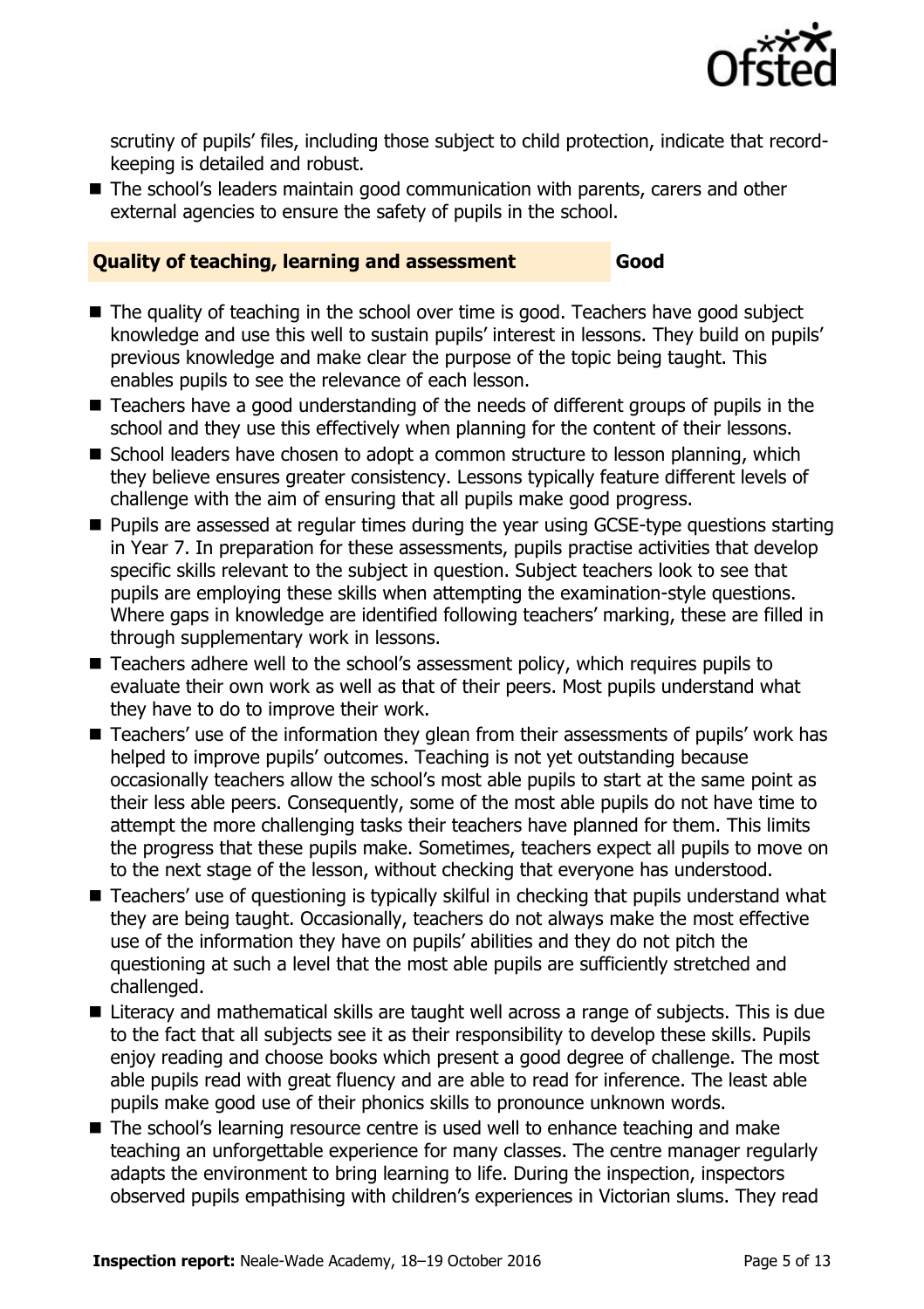

detailed real-life experiences of these children's dreadful living conditions and then went on to actively seek out further information to write up their findings.

- Additional adults in the classroom work well with targeted pupils to help them understand for themselves what they are learning about.
- The quality of teaching of art and science has been less successful in ensuring consistently good outcomes for all pupils. However, leaders are aware of this and are taking appropriate action to address the issue.

#### **Personal development, behaviour and welfare Good**

#### **Personal development and welfare**

- The school's work to promote pupils' personal development and welfare is good. Pupils told inspectors that they feel safe when in school. The school site is safe and secure and systems for signing in visitors are thorough.
- **Pupils receive good, impartial careers advice. This is particularly important when pupils** choose their subjects at the end of Year 9. They also develop a sound financial awareness which prepares them for later life. Inspectors observed pupils in Year 11 discussing the pros and cons of various sources of credit through a sharp analysis of case studies.
- **Pupils have a clear understanding of how to keep themselves safe. They demonstrate a** good awareness of the risks associated with the use of the internet and social networking sites. The school's personal, social, health and economic curriculum covers a wide range of topics to ensure that they can assess the risks associated with situations in which they may find themselves outside school. Bullying is a rare occurrence, but when it does occur, pupils know what to do and are confident it will be dealt with.
- Uulnerable pupils told inspectors they feel the school supports their needs well and that there is always someone they can turn to if they need to talk about their problems. Displays around the school provide a constant reminder that some pupils face tougher challenges than others. For example, a display in the school foyer about young carers brings home to pupils that some pupils have much more to cope with at home than others.
- $\blacksquare$  The school promotes equalities well and monitors pupil outcomes by the group they belong to. Pupils with protected characteristics feel comfortable in the school and are well supported. For example, the school, in collaboration with the sixth form, has set up an after-school group entitled 'Pride' aimed at pupils who are lesbian, gay, bisexual or transgender.
- **Pupils are offered a range of responsibilities in order to develop their leadership and** promote their self-esteem. For example, all are eligible to become school ambassadors by accumulating points for being good role models to others.
- $\blacksquare$  Transition from Year 6 to 7 is smooth because the school liaises well with the primary schools. Pupils get to know the school before starting Year 7 because they spend a week at Neal-Wade in order to get to grips with secondary school expectations. This means that when they start school in September, they can settle down to work and make good progress.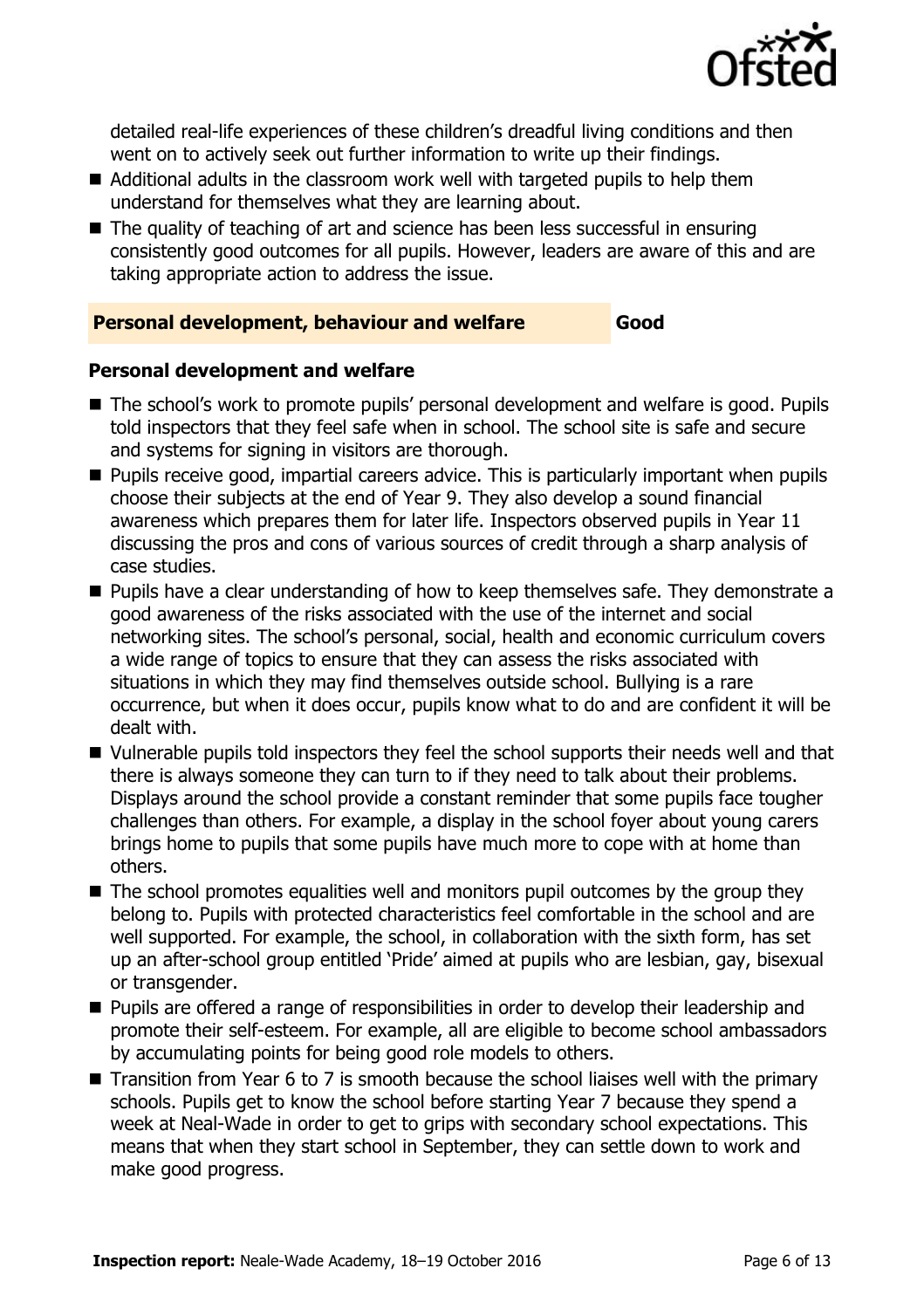

#### **Behaviour**

- $\blacksquare$  The behaviour of pupils is good.
- **Pupils move around the school sensibly and with purpose. They wear their uniform** with pride and arrive at lessons on time and well equipped ready to start their work. They were particularly welcoming to the inspection team.
- **Pupils respond well to teachers' high expectations with regard to behaviour in lessons** and attitudes to learning. Good behaviour is actively encouraged and acknowledged by teachers.
- The school environment is respected by pupils. This is demonstrated by the lack of graffiti around the school, the good condition of the wall displays and the little if any litter dropped by pupils.
- The school's revised systems for managing unacceptable behaviour have led to a dramatic decrease in the number of recorded incidents. The closer monitoring of behavioural incidents and better involvement of parents has contributed towards this reduction. However, the number of recorded incidents of poor behaviour in Year 8 remains too high. This is why behaviour is not outstanding.
- **Pupils'** attendance has improved since the previous inspection and is an indicator of their enjoyment of coming to school. Overall attendance is now broadly in line with the national average. The attendance of disadvantaged pupils and of those who have special educational needs has improved year on year. This is due to the increased profile of the importance of regular attendance and how this links to achievement. Progress leaders have also contributed to this increase, as well as the attendance officer. Pupils are provided with opportunities to reflect on their levels of attendance during form time. The proportion of pupils who are persistently absent from school is decreasing steadily and is in line with the national average.

#### **Outcomes for pupils Good**

- **Pupils enter the school with levels of prior attainment which are below the national** average. Overall achievement has improved since the previous inspection. Analysis of the 2016 provisional outcomes indicates that pupils performed well in the government's new performance accountability measure, called 'Progress 8'.
- **Pupils have typically achieved well in English over the past few years from their** different starting points, and this was the case in 2016. The proportion of pupils making good or better progress in mathematics has always been below that in English. This remains the case in 2016, but it has improved compared to previous years. In 2016, almost two thirds of pupils achieved at least a grade C in both English and mathematics. This is due to the high-quality teaching in English and to improvements in teaching in mathematics.
- There remains a little variation across subjects in how well pupils achieve. Pupils' performance in French and in computing improved somewhat compared to 2015, but pupils' outcomes in art remained disappointing. Outcomes in additional science also failed to meet the school's target in 2016, partly due to the quality of teaching, but also because teachers' forecasts were far too optimistic. Subject leaders have produced action plans which aim to ensure that outcomes in weaker subjects improve for future cohorts.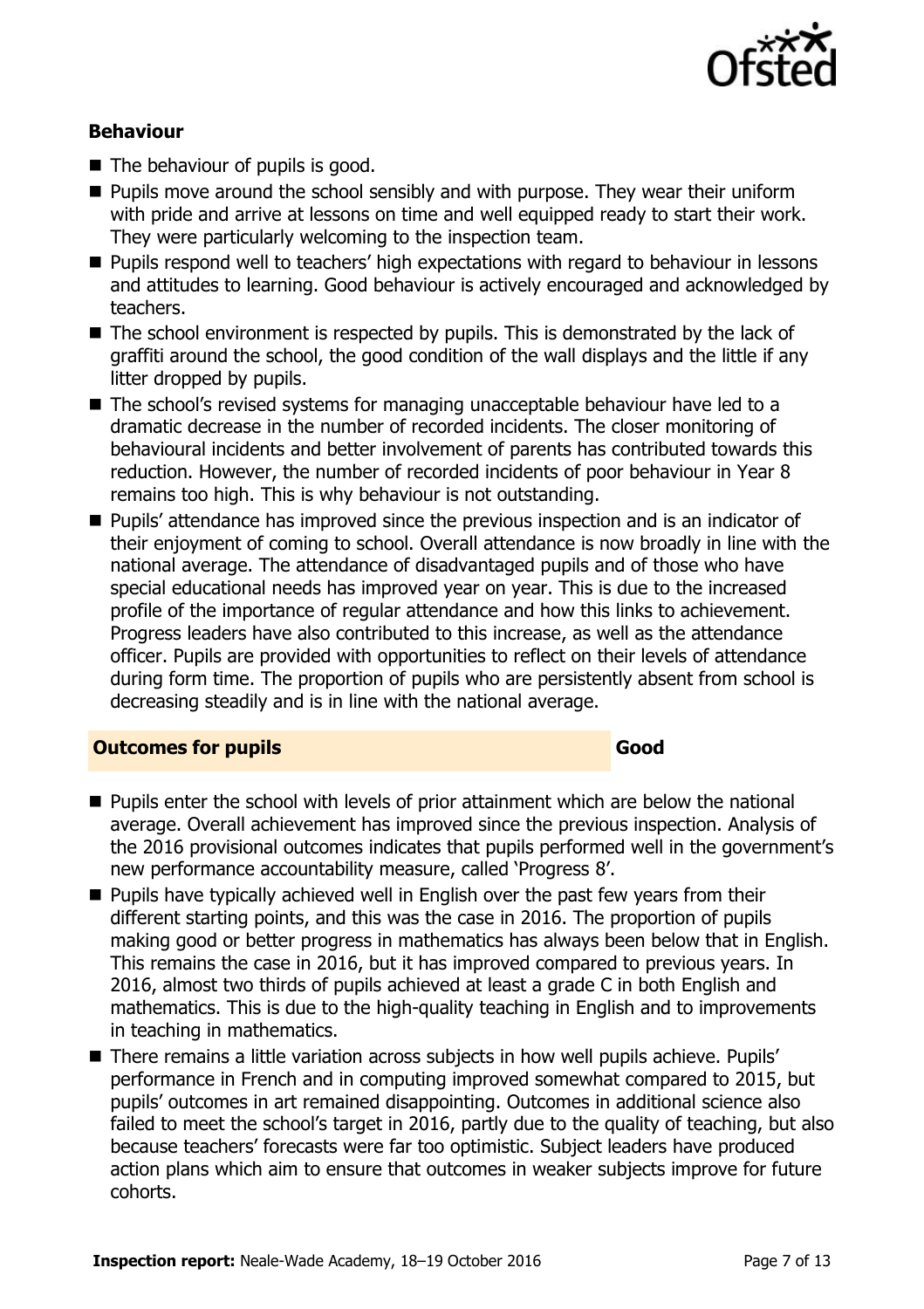

- The continuing improvements in pupils' outcomes are due to the school's improved use and analysis of data on pupils' progress and to the initiatives deployed based on these analyses. For example, the school arranged to transport a targeted group of pupils to school for early morning support in mathematics. Year 11 pupils also receive targeted support in English and mathematics during form time.
- Disadvantaged pupils' progress did not match that of their non-disadvantaged peers nationally in 2016, but the differences in progress continue to diminish. Current information and scrutiny of pupils' books indicate that in some instances, disadvantaged pupils achieve as well as their peers, if not better, or are catching up quickly. Pupil premium funding has been used effectively to provide small-group support, extra classes in English and mathematics, and a comprehensive support package for pupils who are looked after.
- $\blacksquare$  The most able pupils achieve well in the school, including those who are disadvantaged. However, some teaching inhibits their progress to some extent because they are not always given access to the most challenging aspects of the work in the lesson.
- **Inspection evidence indicates that pupils across all year groups, including those who** have special educational needs and/or disabilities, make at least good progress in a wide range of subjects.
- **Pupils who completed Year 11 in 2016 nearly all progressed to either the school's sixth** form, further education, or work-related training programmes. The proportion of pupils not in education, employment or training is below the national average.

### **16 to 19 study programmes Good**

- Sixth form provision is good overall and leaders are ambitious for students who follow the 16 to 19 study programmes. This reflects the effective leadership evident among the school's sixth form team. This ambition has resulted in an improving picture of students' progress and attainment, as well as the number of students progressing to university for the first time in their families.
- **Effective teaching and learning in the sixth form secures good progress. Teachers plan** their lessons well, taking into account students' prior attainment, and plan lessons which meet the needs of students well.
- Students enter the sixth form with below-average key stage 4 outcomes and achieve in line with or above the national average when they leave the sixth form. This represents good progress.
- $\blacksquare$  The proportion of students achieving  $A^*$  to B grades at GCE A level increased from 34% in 2015 to 42% in 2016. This is as a result of teachers' careful planning for the needs of the most able students.
- $\blacksquare$  In Year 13 in 2016 only fine art was significantly below the national average for the rate of progress made by students. In contrast, students' progress was significantly above average in pure mathematics, design and technology and business studies.
- Although progress for students who followed work-related courses dipped in 2015, this picked up again in 2016. This is due to teachers' constant reinforcement of high expectations and raising students' aspirations.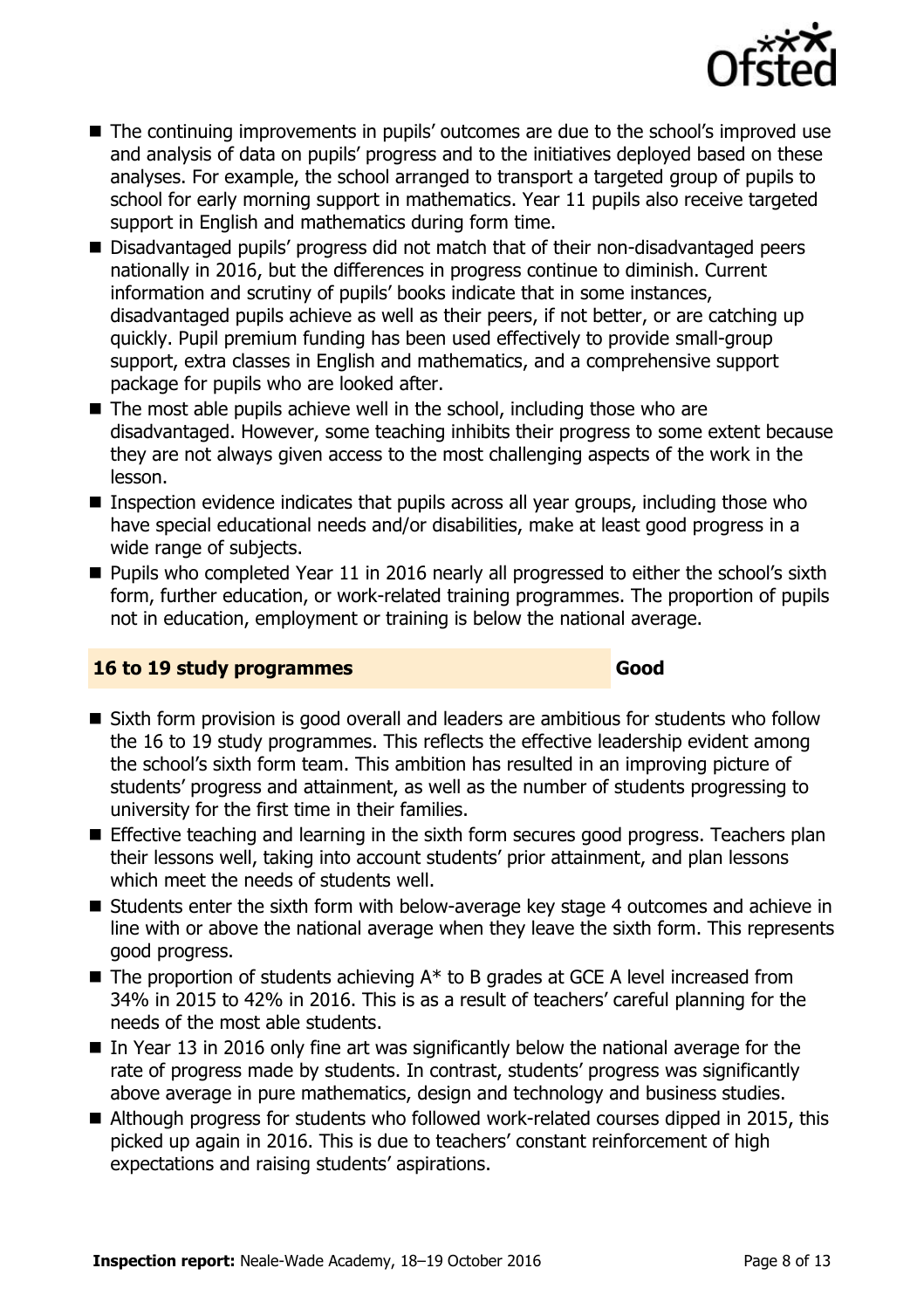

- Current students are making above-average progress in most subjects in Year 13. This view is supported by inspectors' scrutiny of students' work and the school's records of the quality of teaching over time in the sixth form.
- Courses on offer in the sixth form curriculum are reviewed regularly to ensure that they meet the school's aim to offer a fully inclusive curriculum. The school ensured that all students who did not achieve a grade C in English and/or mathematics achieved a pass in 2015, although a smaller proportion were successful in achieving a pass grade in mathematics in 2016.
- Leaders provide a strong programme of careers information, advice and guidance in the sixth form. Consequently, students make better choices when selecting their courses and are more suitably qualified when applying to university, which now includes more of the prestigious universities. Their programmes of study prepare them well for the world of work and for life in modern Britain. Because the programmes of study are well considered for each student, retention rates are high. Students act as positive role models to younger pupils and willingly take on roles of responsibility to work alongside pupils in younger year groups.
- Leaders ensure that students in the sixth form know how to stay safe. They are well prepared for coping with the pressures of being in the sixth form, and receive goodquality counselling and guidance on how to cope with stress and other mental health related issues. Sixth form students attend school regularly.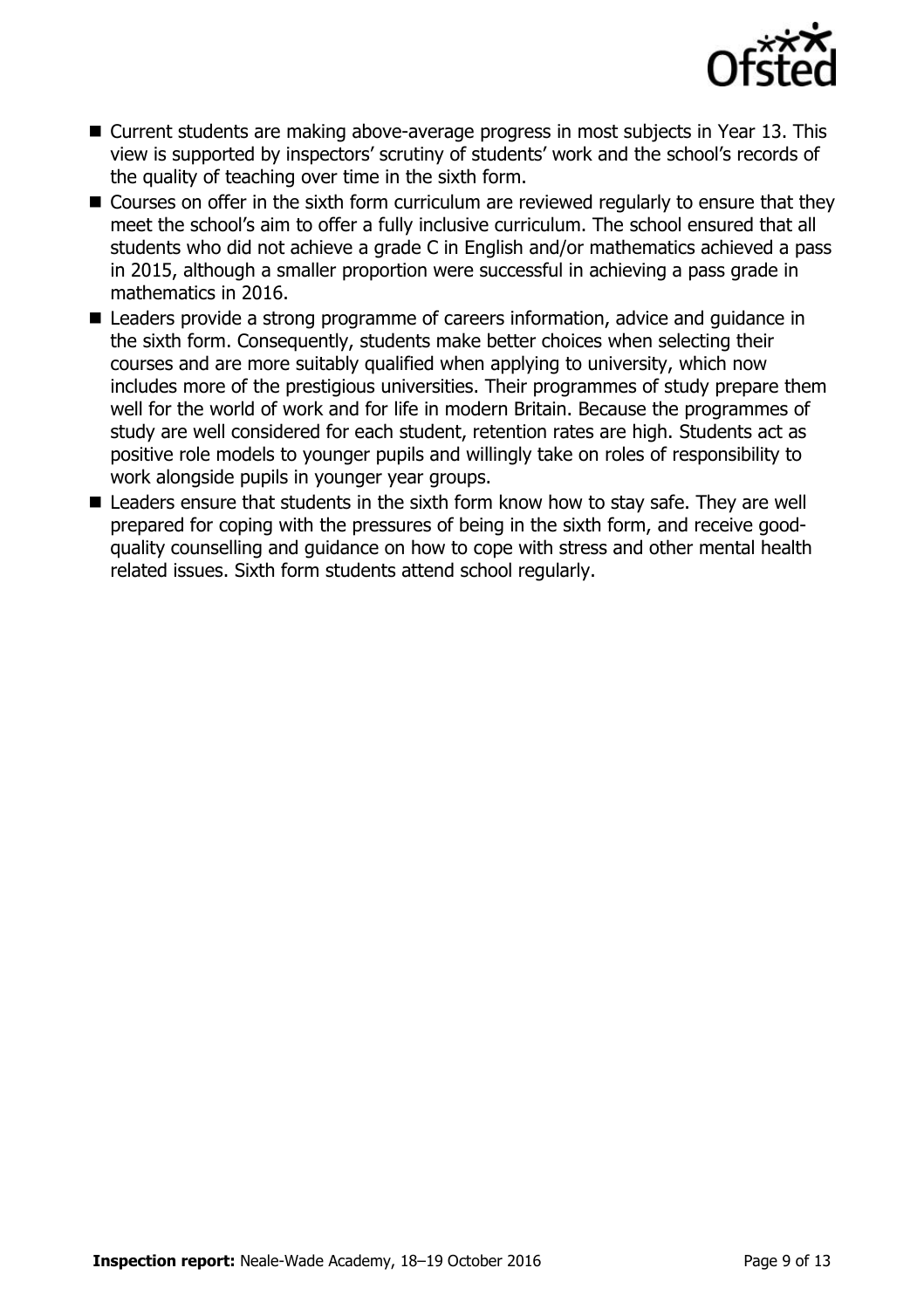

# **School details**

| Unique reference number | 139272         |
|-------------------------|----------------|
| Local authority         | Cambridgeshire |
| Inspection number       | 10021074       |

This inspection of the school was carried out under section 5 of the Education Act 2005.

| Type of school                                           | Secondary comprehensive |
|----------------------------------------------------------|-------------------------|
| School category                                          | Academy sponsor-led     |
| Age range of pupils                                      | 11 to 18                |
| <b>Gender of pupils</b>                                  | Mixed                   |
| Gender of pupils in 16 to 19 study<br>programmes         | Mixed                   |
| Number of pupils on the school roll                      | 1,398                   |
| Of which, number on roll in 16 to 19 study<br>programmes | 96                      |
| Appropriate authority                                    | The governing body      |
| Chair                                                    | Andrew Pugh             |
| <b>Executive Principal</b>                               | Jason Wing              |
| Telephone number                                         | 01354 606 000           |
| <b>Website</b>                                           | www.neale-wade.org      |
| Email address                                            | skerr@neale-wade.org    |
| Date of previous inspection                              | 3 February 2015         |

### **Information about this school**

- The school complies with Department for Education guidance on what academies should publish on their website.
- Neale-Wade Academy is larger than the average-sized secondary school. It is sponsored by the Active Learning Trust.
- Most pupils are White British. The proportion of pupils from minority ethnic groups and those who speak English as an additional language is below the national average.
- An above-average proportion of disadvantaged pupils attend the school.
- The proportion of pupils who have special educational needs and/or disabilities or who have an education, health and care (EHC) plan is above the national average.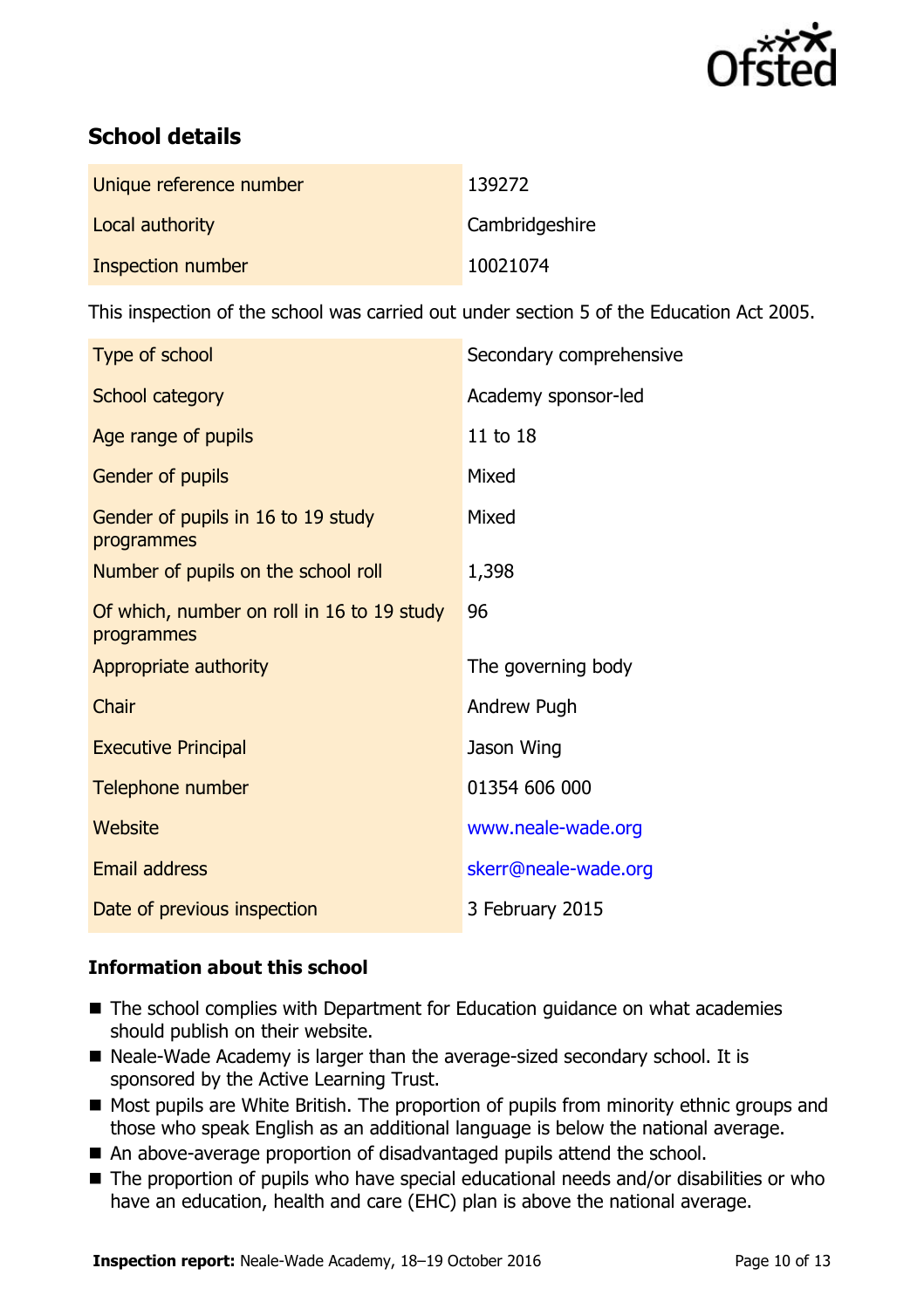

- The school does not make use of any off-site training.
- The executive principal also provides strategic leadership to Burrowmoor Primary School, as well as offering support to a number of other schools sponsored by the trust.
- The school meets the government's current floor standards, which set the minimum expectations for pupils' attainment and progress.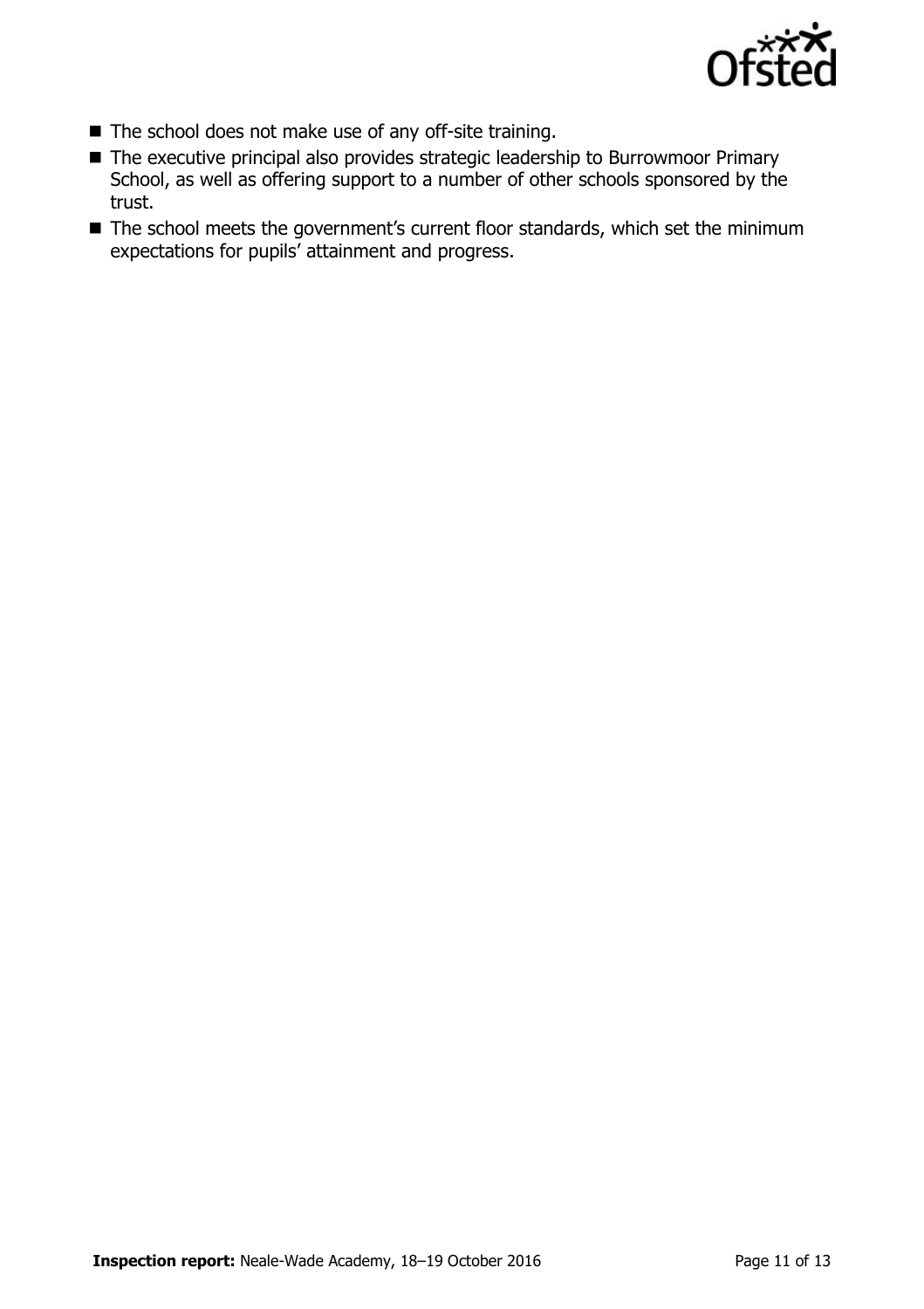

# **Information about this inspection**

- This inspection was conducted with one day's notice.
- Inspectors observed pupils' learning in 47 lessons, sometimes accompanied by senior leaders. They also conducted more brief visits to lessons alone to focus on pupils' behaviour. Inspectors looked at pupils' books across a range of subjects and year groups.
- Meetings were held with senior leaders, subject and progress leaders, groups of pupils, the vice-chair of the governing body and a representative from the trust. The lead inspector also conducted a telephone call with a parent.
- Inspectors scrutinised school improvement documents; policies; information on pupils' progress; records of the quality of teaching; and information on pupils' behaviour and attendance.
- Inspectors considered 101 responses to Ofsted's online questionnaire, Parent View, and 101 responses to the staff questionnaire.

#### **Inspection team**

| John Daniell, lead inspector | Her Majesty's Inspector |
|------------------------------|-------------------------|
| <b>Sally Garrett</b>         | Ofsted Inspector        |
| Paul O'Shea                  | Ofsted Inspector        |
| <b>David Davies</b>          | Ofsted Inspector        |
| John Craig                   | Ofsted Inspector        |